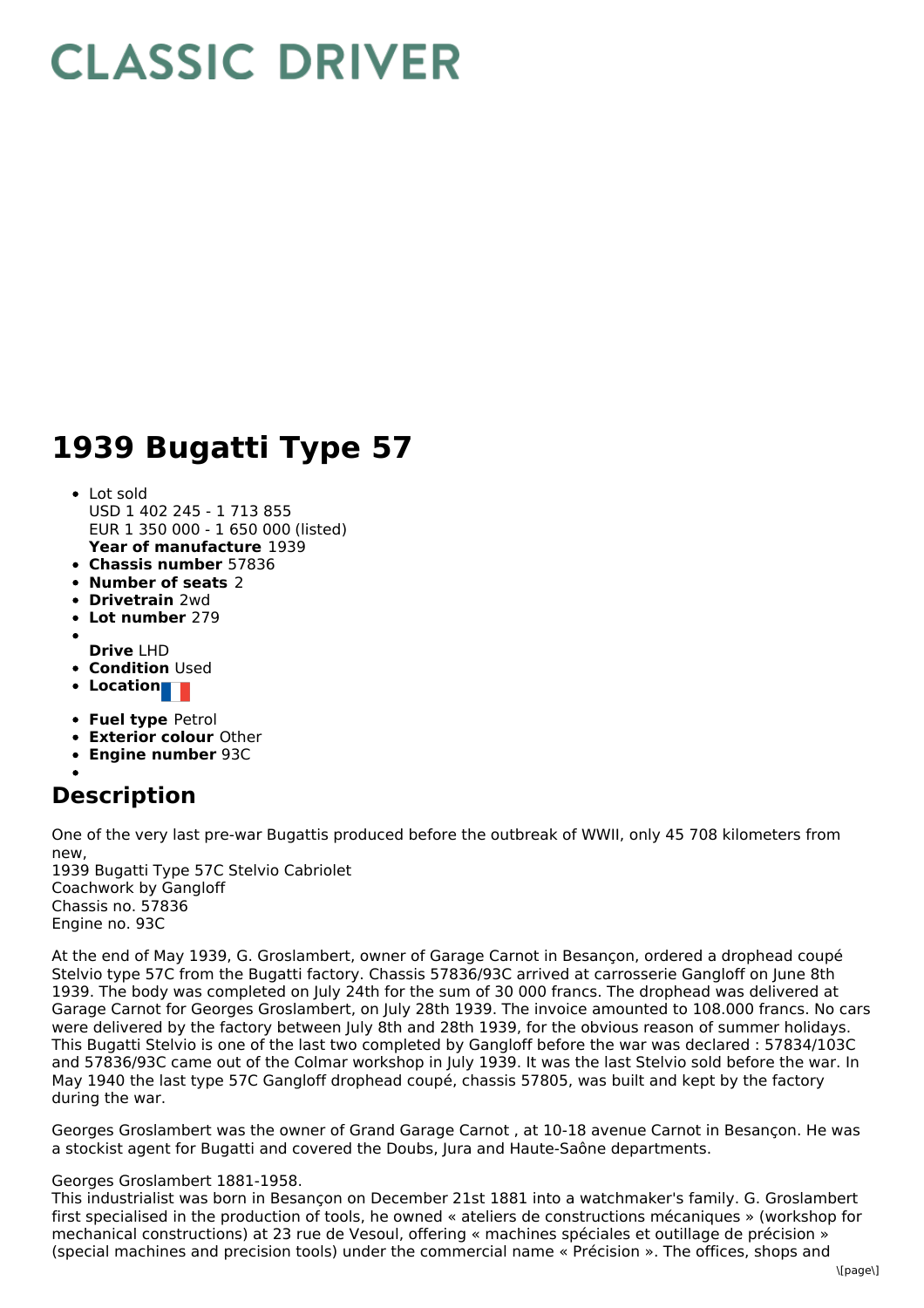demonstration workshop were in Paris, at 61 avenue de la République. He also sold dynamos, coils... G . Groslambert's private home was his father's detached house in rue Nicolas Bruant in Besançon. It was soon equipped with centrally heated garages, workshop and gas pump to stock the personal cars of this car enthusiast industrialist. The first Bugatti bought by G. Groslambert was a type 44, delivered in 1930 by local Bugatti dealer of the time, Emile Perriollat. In August 1934 he acquired the all new type 57 Ventoux that he would keep for three years. At the same period, Groslambert took a new activity by taking a Bugatti agency dealing for the whole region. He based this new activity at « Grand Garage Central », 16 Avenue Carnot. A more modern garage was to be built at the same location in 1952. One of his two sons took over the activity as an Opel and Panhard dealership. From 1934 to 1939, no less than ten Bugatti type 57 were ordered by Garage Carnot, to meet the demand of industrialists and prominent citizens of the region. The last car, 'our' Gangloff blower drophead 57836, was ordered by G. Groslambert for his personal use. The car was registered at the address of the Parisian offices at 61 Avenue de la République, under plate number 7186 RM 7 in July 1939. During the war, according to family recollection, the car was supposedly hidden in one of G. Groslambert's factories, one of which in Saône-et-Loire at Épinac-les-Mines, was producing parachutes and gas masks. At the end of the conflict, our Besançon enthusiast entered his beautiful 57C in one of the first Rallye de Franche-Comté in September 1949. The photo in the catalogue was taken on this occasion and the proud 27 year old young man standing next to the vehicle is no other than artist and designer Paul Bouvot, from Salins-les-Bains.

After G. Groslambert's passing, his widow sold the Bugatti to one of his friends and clients, Pierre Sironi. He was also a native of Besançon, born in 1912 and the owner of the company « Éts Croméclair-Pistolux » whose offices were in Paris, 16 rue Clovis-Hugues and factories at Noisy-le-Grand, rue du 26 août 1944. He specialised in pneumatic pistols, cellulose and synthetic varnish sprayers for cars, bikes, pieces of furniture, radiators.... P.Sironi prided himself on having painted the ocean liner France. He registered the 57C drophead at his Parisian office address, 16 rue Clovis-Hugues. The car was registered in the new registration system under Georges Groslambert's name at his address, 61 avenue de la République, with plate number 6431 FZ 75, on May 7th 1957. The change to Pierre Sironi's name on the carte grise is dated June 9th 1957. According to Christian Groslambert's memory, grandson of the industrialist from Besançon, an engine breakdown of the vehicle stopped P. Sironi on his first drive from Besançon to Paris. Mrs Sironi could remember travels to Chamonix during the winters of 1958 and 1959... It is quite possible the car was used a few times before the final breakdown.

The mechanicals remained dismantled for a long time and the car would never really drive again. Nevertheless, it seems that it was repaired before being sold. On a nice day in 1969, looking for a Delage D8S he could not find, young Alain Galopin, drove through a small village in the Oise department when he noticed through the open gate of a mansion... half the grille of a Bugatti 57 in a garage at the bottom of the park. He got in touch with the owner, M. Sironi, and the deal was sealed under the control of his wife who appeared to be in charge of the couple's finances.

The beautiful 57C was repainted in a less than flattering red by Sironi. In 1977, the car entered finally A. Galopin's collection who entrusts its restoration to the Établissements André Lecoq in Saint-Ouen. The original ivory colour was found on some parts of the bodywork and the Bugatti regained its original livery. The mechanisms were serviced by M. Sochon, appointed mechanic of the restorer.

When bought by A. Galopin the odometer read circa 30.000 km. It shows today a genuine 47.000 km! Three or four years after the sale, the Delage D8S of his dreams was offered to A. Galopin in exchange of his drophead 57C. He declined the offer having promised the vendor's family never to sell the car and also after having tested both vehicles on the road ! From 1978 on, the new owner used his proud drophead coupé regularly on few and rare chosen occasions. He was a faithful attendant at the Festivals Bugatti in Molsheim every year in September. The former race department chief mechanic Robert Aumaitre, he met at one of the Maurice Trintignant Jubilees in Carpentras in May 1982, was often his privileged passenger.

He would give precious pieces of advice to the young Bugattiste... like the one suggesting to change to fourth gear as soon as possible over 60 km/h : « Take top gear, there's a blower ». Indeed the engine flexibility allows it and the engine would respond instantly with no lag time. The only fault with this method, was that consumption jumped to 24,5 litres. The two big 50 litres tanks were then very useful. On the highway, this grande routière finds its pace at 150-160 km/h then up to 180 km/h and shows modern cars that a Bugatti is still competitive. Lockheed brakes are very efficient to stop the drophead coupé weighing 1,700 kg. Let's not forget that the 57C engine is of the same type as the one which won the Le Mans 24 Hours, on June 17th 1939, which is also the birthday of Alain Galopin !

Inspection of the vehicle confirms its history as a vehicle having been bearly used :

On the left side of the 57C dashboard, one finds a very rare Jaeger Chronoflight with a white background. It is visible on the photos taken at the time of the discovery of the car. Exclusivity of the brand, first reserved on airplanes, it became fashionable on most desirable sports car dashboards in the thirties, like Bugatti's Atlantic.

The dashboard is of the six dial type 57C model.

The tachymeter was never connected : The vendor's family states that Ettore Bugatti put it like that because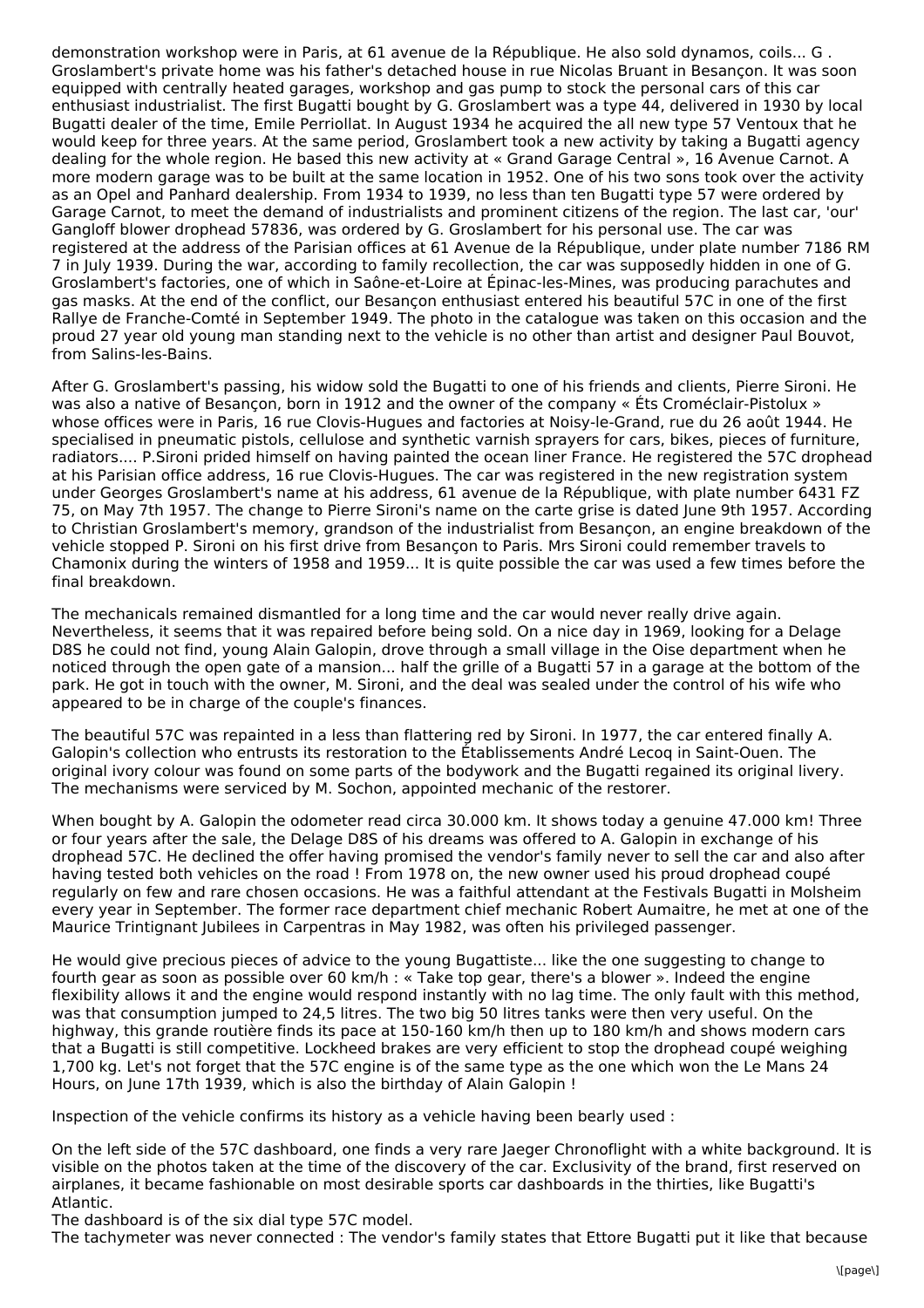G. Groslambert usually mistook km/h with rpm !

Henri Novo unsuccessfully tried to convince A. Galopin to make it functional. So you have to drive by the sound...

Numbers found on the vehicle :

The original chassis plate is stamped 57836/ 19CV. The engine carries number 57836 / C 93. The blower, in accordance with the last types carries number 104. The total number of type 57C engines is 110 units.

The front axle is engraved 93.

The pig skin leather interior is completely original and in good condition.

Brake and clutch pedals carry an EB logo... barely worn !

The vehicle shows on each side, at the bottom of the doors, the Gangloff coachwork plate.

As a conclusion :

This drophead coupé, chassis number 57836, type 57C model exhibited at the October 1938 Paris Motorshow at the Grand Palais is the last sold by Bugatti at the eve of WWII.

The workshop of coachbuilder Gangloff, rue Stanislas in Colmar, only delivered 40 type 57C chassis between 1937 and 1939, to make 4 seat Stelvio drophead coupé. Production of this model was exclusive and very limited as were all products of this Alsatian coachbuilder. Bodies are made according to different designs, of which this one is the most accomplished, the last model year 1939. The car has had only three owners from 1939 to 2017.

The first owner only drove around 30 000 km, the war preventing further use one month after delivery and later the vehicle was only used on rare occasions by G. Groslambert until his death in 1957. Alain Galopin who owned the car for forty years, only added 15,000 km to the odometer. To this day, the car has not yet reached 50,000 km !

This beautiful 57C drophead coupé looks as though it just left coachbuilder Gangloff's workshop. Its original ivory colour gives it a sleeker silhouette, thinner and lighter than most cars of the same period. It is one of the fastest thoroughbreds from Molsheim and one of the most desirable.

Please note if you wish to bid on this Lot, special formalities are required. Contact Client Services at +44 20 7447 7447 or bids@bonhams.com at least 24-hours in advance of the sale. Please also note Online Bidding is not available for this Lot.

Bugatti Type 57C Stelvio Cabriolet 1939 Châssis 57836 moteur 93C

\*Exemplaire en majorité d'origine \*Une des dernières Bugatti d'avant-guerre à sortir d'usine \*Recherchée version à compresseur \*Très probablement 47,000 kms d'origine

\*Le cabriolet Bugatti idéal

A la fin du mois de mai 1939, G. Groslambert, propriétaire du garage Carnot à Besançon, commande à l'usine Bugatti un type 57C cabriolet Stelvio.

Le châssis 57836/93C est porté à la carrosserie Gangloff le 8 juin 1939.

La caisse est terminée pour le 24 juillet et facturée 30.000 ff.

Le Cabriolet est livré au Garage Carnot , pour Groslambert, le 28 juillet 1939.

Il est facturé 108.000 ff .

Il n'y a pas de véhicule livré par l'Usine entre le 8 et le 28 juillet 1939, pour cause évidente de congés payés. Cette Bugatti Stelvio est l'une des deux dernière assemblées par Gangloff avant la déclaration de guerre : 57834 / 103C et 57836/93C sortent de l'atelier de Colmar en juillet 1939.

Elle est le dernier Stelvio vendu avant la guerre.

En mai 1940 sera construit un dernier cabriolet type 57C Gangloff, châssis 57805 , conservé par l'Usine durant la guerre.

Georges GROSLAMBERT est le propriétaire du « Grand Garage Carnot », sis au 10-18 avenue Carnot à Besançon.

Il est agent Stockiste Bugatti et couvre les départements du Doubs, du Jura et de la Haute Saône.

Georges Groslambert 1881-1958.

Cet industriel est né à Besançon le 21 décembre 1881 d'un père horloger.

G .Groslambert se spécialise d'abord dans la fabrication d'outils, il possède des « ateliers de constructions mécaniques » au 23 rue de Vesoul, proposant « machines spéciales et outillage de précision » sous la raison sociale « PRECISION ».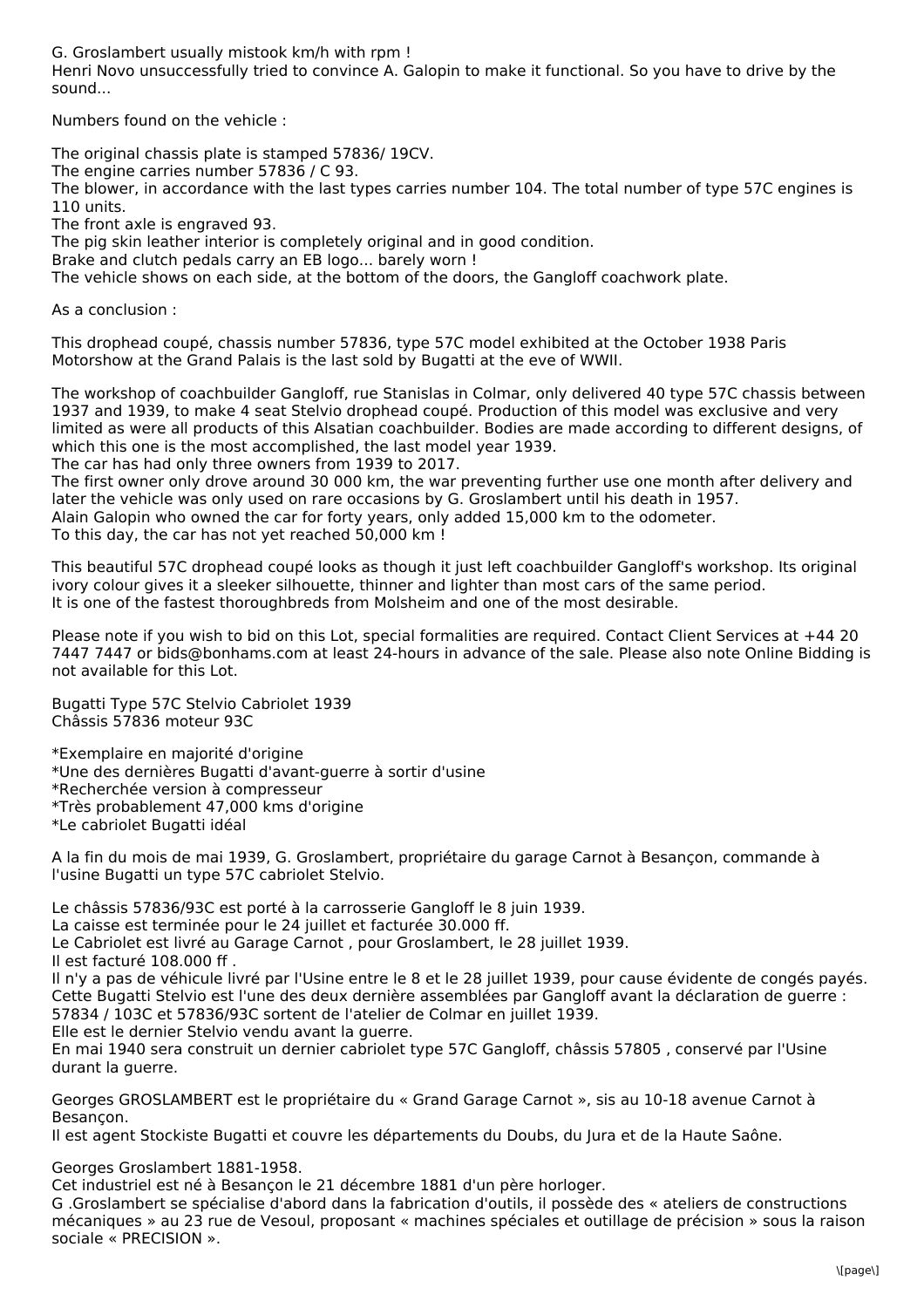Les bureaux, magasins et ateliers de démonstration se trouvent à Paris au 61 Avenue de la République. Il fournissait également à la vente : dynamos, bobinages...

Le domicile privé de G . Groslambert était la villa paternelle située rue Nicolas Bruant à Besançon.

Elle sera bientôt équipée de garages avec chauffage central , atelier, et pompe à essence, pour recevoir les automobile personnelles de cet industriel fou de voitures.

La première Bugatti acquise par G. Groslambert est un type 44, livré en 1930 par le concessionnaire Bugatti local de l'époque ,Emile Perriollat.

En août 1934 il acquiert une toute nouvelle type 57 Ventoux qu'il conservera trois ans.

A la même période, Groslambert ajoute une nouvelle casquette à ses activités en reprenant le panonceau Bugatti, comme agent stockiste pour toute la région.

Il installe cette nouvelle activité au « Grand Garage Central » 16 Avenue Carnot.

Un garage plus moderne sera reconstruit à cet emplacement en 1952.Un de ses deux fils y continuera l'activité automobile en tant que concessionnaire Opel et Panhard.

De 1934 à 1939, pas moins de dix Bugatti type 57 seront commandées par le Garage Carnot, pour satisfaire la demande des industriels et notables de la région.

La dernière voiture, notre cabriolet 57836 Gangloff à compresseur sera commandée pour usage personnel de G.Groslambert.

La voiture est immatriculée neuve à l'adresse de ses bureaux parisiens au 61 Avenue de la République, sous le numéro minéralogique 7186 RM 7 en juillet 1939.

Durant la guerre, selon les souvenirs familiaux, la voiture a pu être cachée dans l'une des usines appartenant à G .Groslambert dont l'une située en Saône et Loire à Epinac les Mines, fabriquait parachutes et masques à gaz.

Au sortir de conflit, notre amateur bisontin engage sa belle 57C dans l'un des premiers Rallye de Franche Comté en septembre 1949.

La photo qui illustre le catalogue fut prise à cette occasion, et le jeune homme de 27 ans qui pose fièrement à côté du véhicule n'est autre que l'artiste et designer Paul Bouvot, originaire de Salins les Bains.

Au décès de G .Groslambert, sa veuve vend la Bugatti à l'un de ses amis et clients, Pierre SIRONI. Celui-ci , également originaire de Besançon, né en 1912, est propriétaire de la société « Ets CROMECLAIR-PISTOLUX » dont les bureaux sont à Paris au 16 rue Clovis-Hugues et les usines à Noisy le Grand rue du 26 août 44.

Il est spécialisé dans les pistolets pneumatiques, pulvérisateurs pour vernis cellulosiques et synthétiques à usage automobile, vélos, meubles, radiateurs....

P.Sironi se vantait d'être à l'origine des travaux de peinture réalisés sur le paquebot France.

Il immatricule le cabriolet 57C à l 'adresse de ses bureau parisiens au 16 rue Clovis-Hugues.

La Bugatti avait été enregistrée dans le nouveau système minéralogique, au nom de Georges Groslambert,à son adresse du 61 Avenue de la République, avec la plaque 6431 FZ 75,le 7 mai 1957.

Le changement de carte grise au nom de Pierre Sironi est en date du 9 juin 1957.

Selon les souvenirs de Christian Groslambert,le petit fils de l'industriel bisontin, P.Sironi lors de son premier trajet de Besançon à Paris, une panne moteur immobilise le véhicule.

Mme Sironi se souvenait de voyages à Chamonix lors des hivers 1958 et 1959...il est possible que la voiture ait quand même servi quelque temps avant la panne fatale.

La mécanique sera démontée pour longtemps et l'auto ne roulera plus vraiment.

Il semble néanmoins qu'elle fut remise en état avant la revente :

Un beau jour de 1969, cherchant à acquérir une Delage D8S qu'il ne trouvera pas, le jeune Alain Galopin, traverse un petit village de l'Oise et remarque par le portail ouvert d'une maison de maitre...la moitié d'une calandre de Bugatti 57 dans un garage au fond du parc.

Contact pris avec le propriétaire, Mr Sironi, l'affaire est réalisée sous le contrôle de l'épouse de ce dernier qui semblait gérer les finances.

La belle 57C avait été repeinte par Sironi dans un rouge assez peu flatteur.

En 1977, la voiture entre enfin dans la collection d'A. Galopin qui confie aux Etablissements André Lecoq à Saint Ouen, le soin de la restauration.

La couleur d'origine ivoire est découverte sur des éléments de carrosserie et la Bugatti retrouve sa robe originelle.

La mécanique est révisée par Mr Sochon, mécanicien attitré du restaurateur.

Lors de son achat par A.Galopin le compteur affichait environ 30.000 km.

Il indique à ce jour 47.000 km réels !

Trois ou quatre ans après son achat, A.Galopin se voit proposer la Delage D8S de ses rêves, en échange de son cabriolet 57C. Il décline l'offre ayant promis à la famille des vendeurs de ne jamais céder le véhicule ,et aussi après avoir tester sur route les deux modèles !

A partir de 1978 ,le nouveau propriétaire utilise régulièrement mais à de rares occasions choisies, son fier cabriolet.

Il est un fidèle de Festivals Bugatti à Molsheim en septembre de chaque année.

L'ancien mécanicien en chef du service Course, Robert Aumaitre, rencontré lors du Jubilée Maurice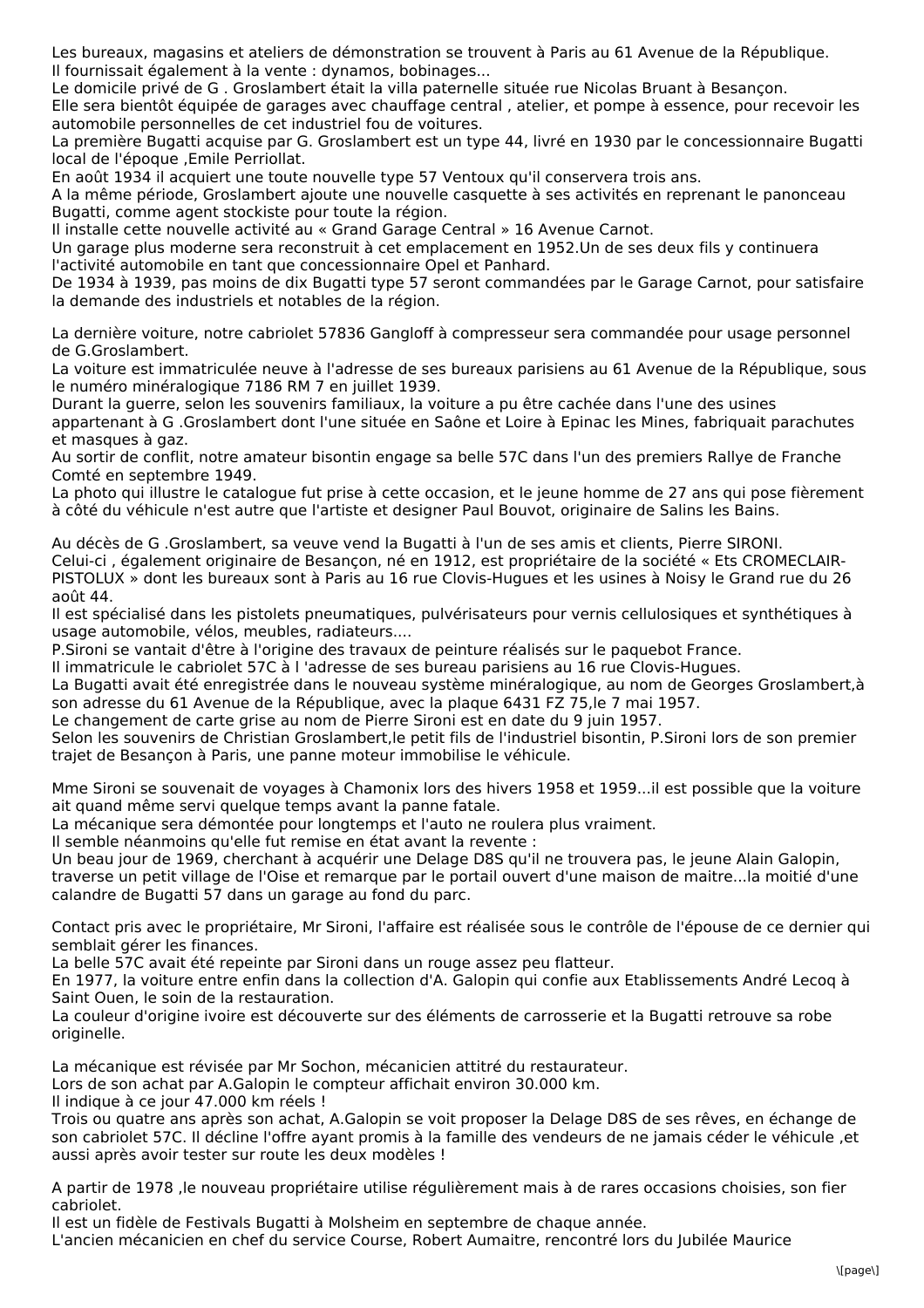Trintignant à Carpentras en mai 1982, sera souvent son passager privilégié.

Il distillera de précieux conseils d'utilisation au jeune bugattiste...comme celui de passer le plus rapidement possible, dès 60km/h, la quatrième : « Passe la grande, il y a le compresseur » .

En effet la souplesse du moteur autorisait cette manuvre , et la mécanique répondait instantanément sans aucun temps mort. Seule contrepartie à cette méthode, la consommation qui frôle les 245 litres . Les deux grands réservoirs de 50 litres montrent alors toute leur utilité.

Sur autoroute, cette grande routière trouve sa vitesse de croisière à 150-160km/h et les pointes à 180 montrent aux voitures moderne que la Bugatti reste d'actualité. Les freins Lockheed sont d'une bonne efficacité pour arrêter le cabriolet dont le poids à vide approche les 1700 kg.

N'oublions pas que le moteur 57C est du modèle vainqueur des 24H du Mans, le 17 juin 1939, qui est aussi le jour de la naissance d'Alain Galopin !

L'inspection du véhicule confirme l'historique d'un véhicule ayant très peu roulé :

Sur le coté gauche du tableau de bord ,du modèle 57C,se trouve un rarissime Chronoflight Jaeger sur fond blanc. Il est bien visible sur les photos lors de la découverte de la voiture.

Exclusivité de cette maison, d'abord réservé aux avions, dans les années trente il s'imposera sur les tableaux de bord des plus belles automobiles de sport, dont les Bugatti Atlantic.

Le tableau de bord est du modèle 57C à six cadrans.

Le compte tour n'a jamais été branché :

La famille du vendeur avait confié qu'Ettore Bugatti l'avait voulu ainsi car G.Groslambert avait tendance à confondre les tours minute et la vitesse !

Henri Novo essaya sans succès de convaincre A.Galopin de mettre en fonction l'instrument.

La conduite se fait donc à l'oreille.

Les numéros relevés sur le véhicule :

La plaque châssis d'origine est gravée 57836/ 19CV.

Le moteur porte le numéro 57836 / C 93.

Le compresseur, conforme et du dernier modèle, porte le numéro 104.Le nombre de moteurs de type 57C est au total de 110 unités.

L'essieu avant est gravé 93.

L'intérieur en cuir porc est entièrement d'origine et en bel état.

Les pédales de frein et d'embrayage portent le logo EB ...à peine usé !

Le véhicule possède de chaque côté, en bas des portes ,la plaque du carrossier Gangloff.

En conclusion :

Ce cabriolet , châssis 57836, du type 57C modèle présenté au salon d'octobre1938 ,est le dernier vendu par Bugatti à la veille de la guerre .

L'atelier du carrossier Gangloff, rue Stanislas à Colmar ,se fait livrer seulement 40 châssis type 57C de 1937 à 1939,pour réalisation de cabriolets 4 places Stelvio. La production de ce modèle est exclusive et limitée comme toute réalisation du carrossier alsacien.

Les caisses sont dessinées selon plusieurs profils, dont celui du cabriolet présenté aujourd'hui est le plus achevé, le dernier du modèle 1939.

La voiture n'eut que trois propriétaires de 1939 à 2017.

Le premier acquéreur ne roula que 30.000 km environ, la guerre ayant empêché son usage normal un mois après la livraison ,et le véhicule ne fut utilisé ensuite que pour les grandes occasions par G. Groslambert jusqu'à son décès en 1957.

Alain Galopin qui posséda le véhicule pendant quarante ans, n'ajouta pas plus de 15.000 km au compteur. La voiture n'a pas encore parcouru 50.000 km à ce jour !

Le beau cabriolet 57C semble sortir de la cour de l'atelier Gangloff.

Ses coloris d'origine ivoire lui confèrent une silhouette plus fine et plus légère que bien des voitures de cette période.

Il est l'un des plus rapide Pur Sang de Molsheim, et l'un des plus désirables.

Veuillez noter que des formalités spéciales d'enregistrement seront exigées si vous souhaitez enchérir sur ce lot. Contactez notre service clients au +44 20 7447 7447 / bids@bonhams.com au moins 24 heures avant la vente. Veuillez aussi noter que les enchères en ligne ne seront pas disponibles pour ce lot.

Bonhams 1793